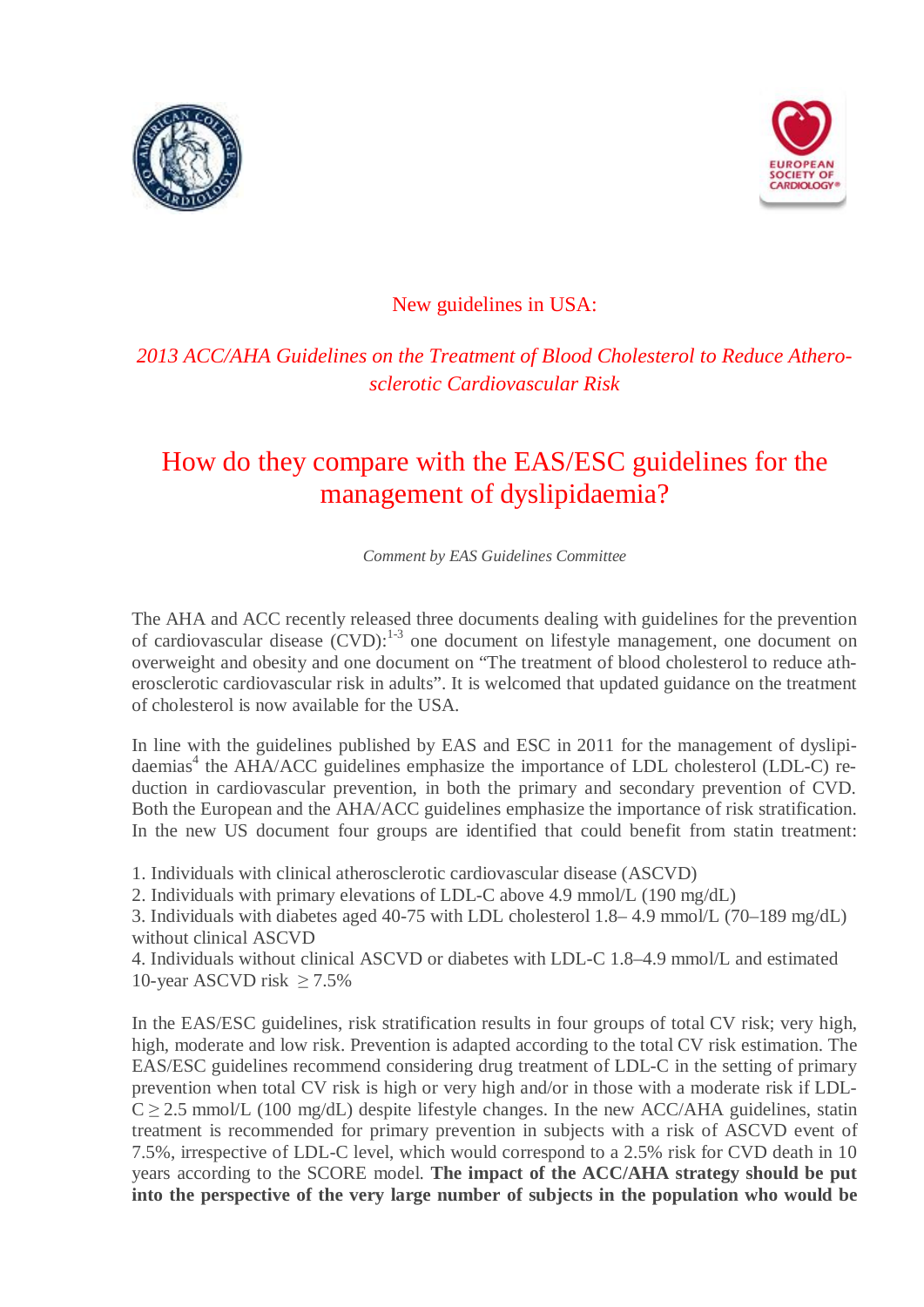**eligible for lifelong statin treatment from the age of 40 years onwards.** The potential side effects should be considered, if such a large fraction of the population is put on statin treatment.

In the ACC/AHA guidelines a new risk estimation model for estimating the total CVD risk (Pool cohorts equations) has been developed. From the available documents it cannot be evaluated how this would work in relation to the European SCORE model. With such models it is essential that the population from which the model is derived should be as similar as possible to the population that is seen by the clinicians. **For the European population we therefore prefer to continue using the SCORE charts or national charts calibrated on SCORE.**

The approach to the treatment of the risk groups is, in the ACC/AHA guidelines, only identified as two options: high intensity or moderate intensity statin treatment: the final choice of strategy is often left to the doctor's clinical judgment. No treatment goals in mmol/L of LDL-C are suggested, although the option of having treatment goals is accepted. It can certainly be argued that treatment goals are arbitrary; they are often based on extrapolations from available data and an evaluation of a larger pool of knowledge and science in the field. Treatment goals are widely used in different clinical settings, such as for the treatment of arterial hypertension or type-2 diabetes. Targets are a most important tool in daily practice, aiding patient-to-doctor communications and optimizing compliance. **Furthermore, risk reduction in general should be individualized for each patient, and this can be more specific if targets are defined. The simplistic approach of limiting the current knowledge on cardiovascular prevention only to criteria used in randomised controlled trials may limit the exploitation of the potential that is available for CVD prevention when a wider scientific basis is taken into account.**

In monitoring statin therapy the ACC/AHA guidelines suggest that an expected 50% reduction of LDL-C on intense statin treatment should be used as an adherence control; in high risk patients this may also be a reason to increase dose or consider additional therapy. This is left to the doctor's clinical judgement. **Also in the EAS/ESC guidelines a 50% reduction from baseline level target is suggested as an optional target in those at very high total risk if the LDL-C target of < 1.8 mmol/L (70 mg/dL) cannot be reached.** 

When comparing these guidelines it should be considered that the EAS/ESC guidelines have a broader approach on dyslipidaemia in general, while the ACC/AHA guidelines are focused on statin treatment in cardiovascular prevention. Therefore, in the EAS/ESC guidelines, special groups, such as individuals with familial hypercholesterolemia, combined hyperlipidaemia and diabetes, and stroke patients, are discussed more in detail. The EAS/ESC guidelines also include a more in-depth discussion and options on drug treatments other than statins.

**The EAS/ESC guidelines have worked well in Europe. They have been widely accepted and adopted and, based on the discussion above, we recommend the EAS/ESC guidelines as more fitting for Europe.** The two sets of guidelines differ in their approach to cholesterol lowering: this should not, however, obscure their shared emphasis on the importance of LDL-C lowering in cardiovascular prevention, and a very similar view on which high risk groups should be the targets for drug treatment. Examples of similarities and differences in drug therapy between the two guidelines are given in the table below.